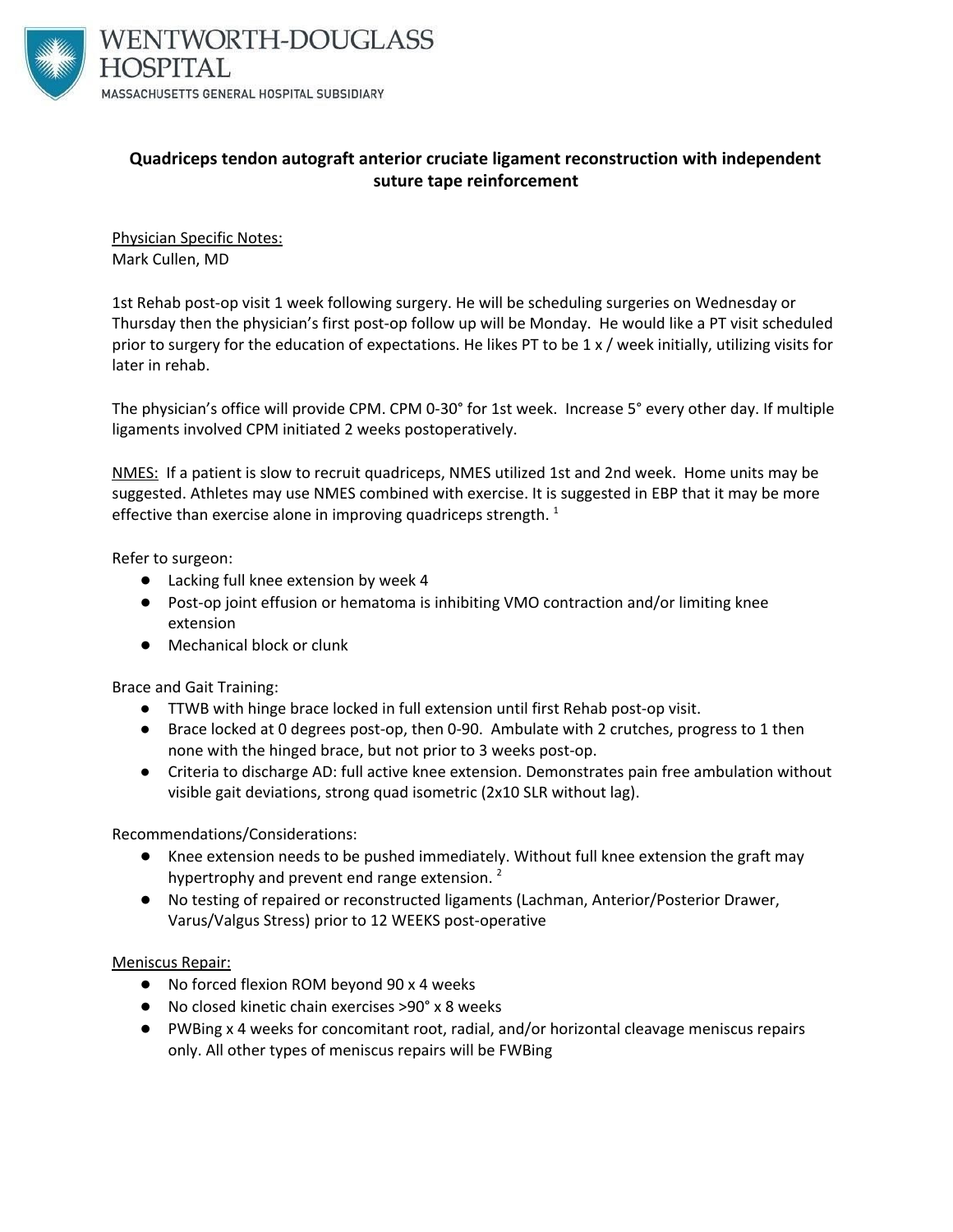

# WENTWORTH-DOUGLASS **HOSPITAL**

● Upright bike partial revolution

MASSACHUSETTS GENERAL HOSPITAL SUBSIDIARY

## **Phase I**

**Weeks 0-4**

Goal: restore ROM with emphasis on early extension, minimize effusion and pain, quad activation, active dynamic gait pattern

|                 | Patellar mobilization: superior/inferior > medial/lateral                                           |
|-----------------|-----------------------------------------------------------------------------------------------------|
|                 | Range of Motion                                                                                     |
|                 | Extension: emphasis on extension. Expectation is in full extension no later<br>$\bullet$            |
|                 | than 4 week. Use of propping at home for low load long duration.                                    |
|                 | Flexion: ACL and meniscectomy push for symmetrical flexion as<br>$\bullet$                          |
|                 | appropriate                                                                                         |
|                 | No forced flexion past 90° for all meniscus repairs.<br>$\bullet$                                   |
|                 | ACL and meniscectomy are able to push for symmetrical flexion as                                    |
|                 | appropriate                                                                                         |
|                 | Strengthening: quad activation                                                                      |
|                 | initiate isometric quadriceps exercise in first week of rehabilitation<br>$\bullet$                 |
|                 | NMES during the first postoperative week if the patient is unable to<br>$\bullet$                   |
|                 | produce voluntary contraction of the quadriceps muscles. <sup>5</sup>                               |
|                 | OKC can be initiated with low load and high reps<br>$\bullet$                                       |
|                 | Concentric CKC can be performed from week 2 post operative. Initiate<br>$\bullet$                   |
|                 | standing TKE, performed if no increased pain and/or swelling. <sup>5</sup>                          |
|                 | progress eccentric CKC when quadriceps is reactivated, provided that the<br>$\bullet$               |
|                 | knee does not react with effusion or an increase in pain                                            |
|                 | Suggested Exercise: quad set, heel side, SLR, hip 4 way in brace, weight shift,                     |
|                 | standing and/or supine TKE, hamstring curl, calf raises. Neuromuscular training:                    |
|                 | Training on 2 legs wobble board, forward and back only gradually increasing                         |
|                 | difficulty by adding perturbations, adding throwing ball, or training on one leg.                   |
|                 |                                                                                                     |
|                 | Criteria to start phase II                                                                          |
|                 | Closed wound, minimal effusion<br>$\bullet$                                                         |
|                 | No knee pain with phase 1 exercises<br>$\bullet$                                                    |
|                 | Normal patellofemoral joint mobility<br>$\bullet$                                                   |
|                 | Range of motion: 0-120<br>$\bullet$                                                                 |
|                 | Volitional control of quadriceps<br>$\bullet$                                                       |
|                 | Active dynamic gait pattern without crutches.                                                       |
| <b>Phase II</b> | Goal: ROM, increase strength and normalize gait mechanics                                           |
| <b>Weeks</b>    |                                                                                                     |
| 4-8             | Therapeutic Exercise:                                                                               |
|                 | Increased CKC quadriceps exercises in full ROM<br>$\bullet$                                         |
|                 | Multi-angle knee isometrics from 90-60° Initiate open chain knee extension<br>$\bullet$             |
|                 | exercises                                                                                           |
|                 | Progress WB quadriceps exercise with emphasis on proper LE mechanics<br>$\bullet$                   |
|                 | Glut, lumbopelvic strength and stability<br>$\bullet$                                               |
|                 | Progress single leg balance                                                                         |
|                 | Endurance:                                                                                          |
|                 | low impact - treadmill walking, stepper, elliptical (6 weeks), upright bike partial to<br>$\bullet$ |
|                 | full ROM                                                                                            |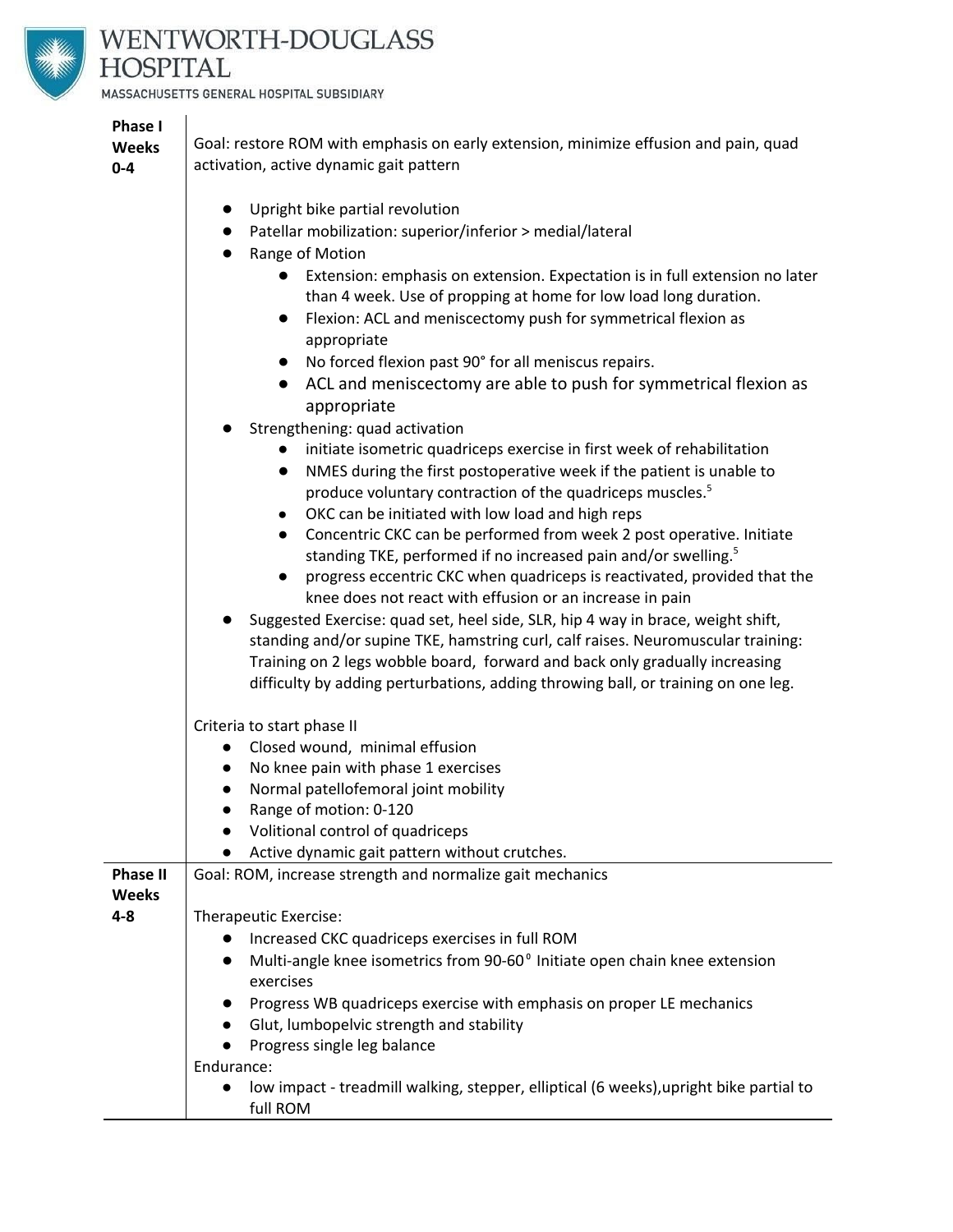

## WENTWORTH-DOUGLASS **HOSPITAL**

MASSACHUSETTS GENERAL HOSPITAL SUBSIDIARY

|                                  | <b>Criteria for progression to Phase III:</b>                                                                                              |
|----------------------------------|--------------------------------------------------------------------------------------------------------------------------------------------|
|                                  | 10 SLR without quad lag                                                                                                                    |
|                                  | Normal gait                                                                                                                                |
|                                  | 10 heel taps, stance leg to 60 degrees                                                                                                     |
|                                  | Full ROM, pain free AROM including PF mobility<br>$\bullet$                                                                                |
|                                  | Minimal effusion post exercise                                                                                                             |
| <b>Phase III</b><br><b>Weeks</b> | Goals: Full ROM, restore muscle strength and balance, and enhancing neuromuscular<br>control                                               |
| $8 - 12$                         | 1-2 visits per week with emphasis on patient compliance with resistance training as part of<br>HEP (2-3 days per week outside of therapy). |
|                                  |                                                                                                                                            |
|                                  | Suggested therapeutic exercise:<br>Multiangle knee isometric from 90-0 (wall slides)                                                       |
|                                  | Hamstring strengthening: SL RDL, nordic hamstring                                                                                          |
|                                  | Manual Therapy: Any manual therapy techniques as needed                                                                                    |
|                                  |                                                                                                                                            |
| <b>Phase IV</b>                  | Goals: strength, power, endurance, progression of functional activities                                                                    |
|                                  | Jog at 4 months if good quad                                                                                                               |
|                                  | 5 months plyometrics and sport metrics program                                                                                             |
|                                  | 9 months return to sport                                                                                                                   |
| <b>Phase VI</b>                  | Considerations                                                                                                                             |
|                                  | Return to treadmill running not before 4 months<br>$\bullet$                                                                               |
|                                  | Adolescence involved in pivoting sports, return to sport 9 months                                                                          |
|                                  | No Olympic type squats for 4 months                                                                                                        |
|                                  | Running 4-5 months post op straight forward                                                                                                |
|                                  | Return to sport with appropriate parameters 9months                                                                                        |
|                                  | Milestones:                                                                                                                                |
|                                  | 4-5 months Quad strength at least 70%- straight line running                                                                               |
|                                  | 5 months 1 legged or 2 legged hop test                                                                                                     |
|                                  | Functional timeline not just the calendar timeline                                                                                         |
|                                  | 8-9 months return to sport                                                                                                                 |
|                                  | 8 months at the earliest!                                                                                                                  |
|                                  | Difference between "starting to play" and "really playing"                                                                                 |
|                                  | Goals: Anticipate gains for up to 1 year                                                                                                   |
|                                  |                                                                                                                                            |